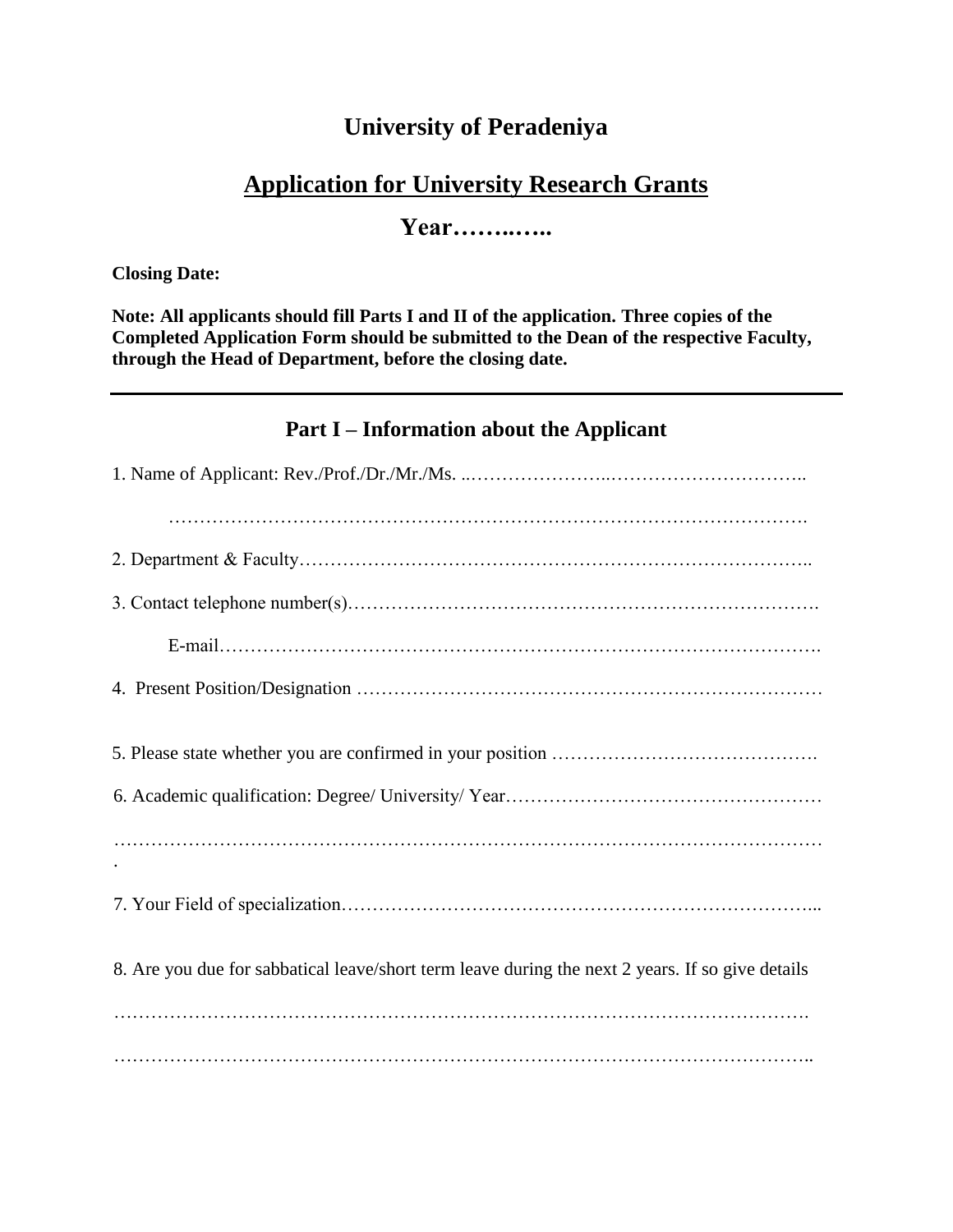9. Please state whether this research is in connection with a higher degree for which you have been registered. Yes/No. (If yes, please provide the following information)

| 10. Please list any previous university or other grants you have received.<br>(Funding source, duration & amount) |
|-------------------------------------------------------------------------------------------------------------------|
|                                                                                                                   |
|                                                                                                                   |
| 11. Are you currently involved in a project? Yes/No<br>If yes,                                                    |
|                                                                                                                   |
| 12. Please list 3 of your recent publications:                                                                    |
|                                                                                                                   |
|                                                                                                                   |
|                                                                                                                   |
|                                                                                                                   |
|                                                                                                                   |
| 13. Names & Affiliations of Local Collaborators of the Project (if any):                                          |
|                                                                                                                   |
|                                                                                                                   |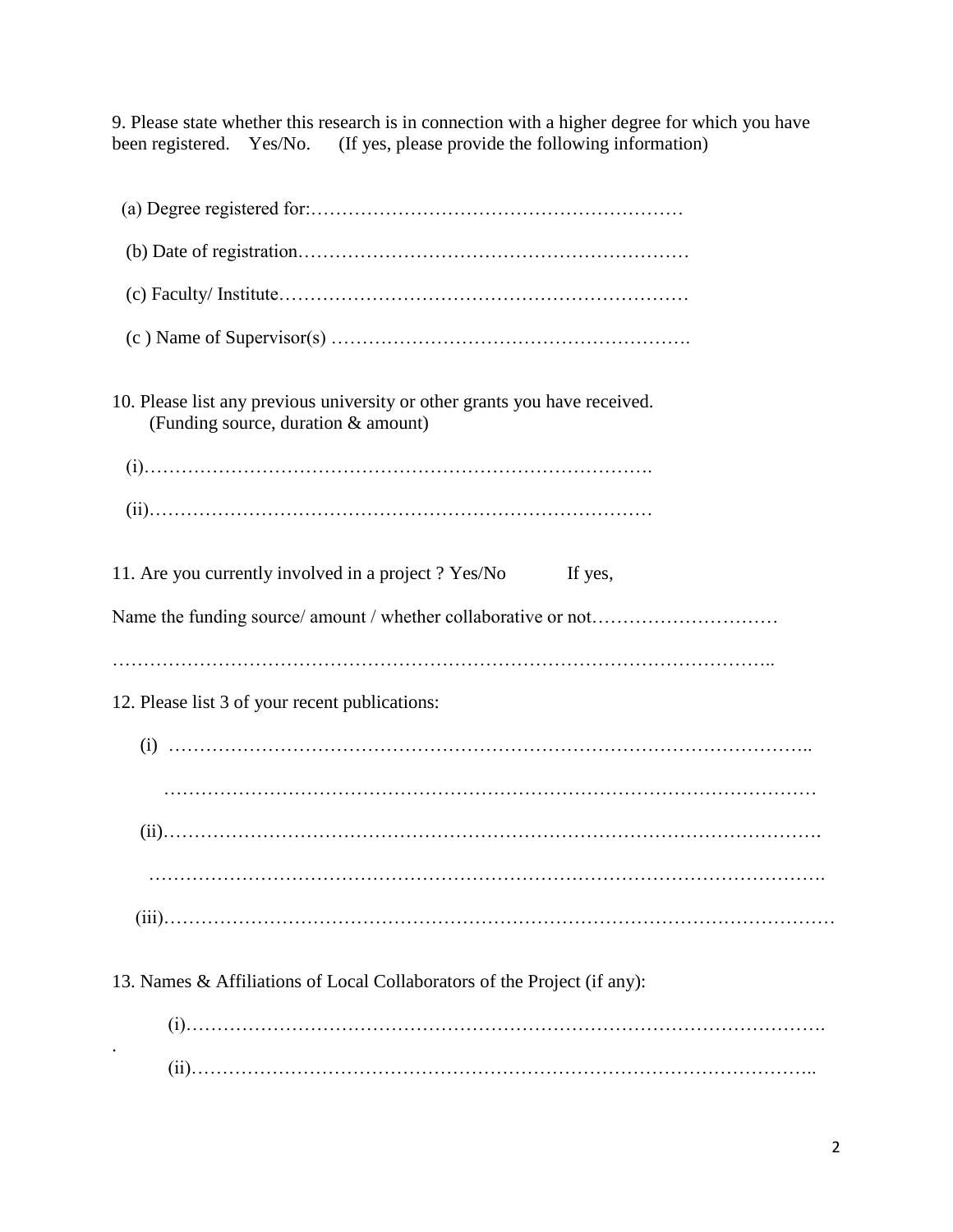14. Names & Affiliations of foreign Collaborators of the Project (if any):

………………………………………………………………………………………………….. …………………………………………………………………………………………………… …………………………………………………………………………………………………… 15. Have received any grants from outside for this/similar project? Yes/No If Yes, Please state the Funding Organization & Amount…………………………………………………………………………………………… …………………………………………………………………………………………………… 16. List the equipment/resources/facilities available in your Department/Faculty for your research ……………………………………………………………………………………………………… ………………………………………………………………………………………………………

………………………………………………………………………………………………………

### **Part II- Project Proposal**

(Attach a separate, typed document giving the following details)

- 1. Title of the Project
- 2. Background/justification/rationale of the project
- 3. Research problem /research question that your research seeks to address
- 4. State the hypothesis to be tested (if any)
- 5. List the Objectives of the research
- 6. Describe the Methodology to be used to achieve each of the objectives you have listed
- 7. List the Data you plan to collect
- 8. Duration of the Project
- 9. List the activities & data to be collected during the first 6 months of the project period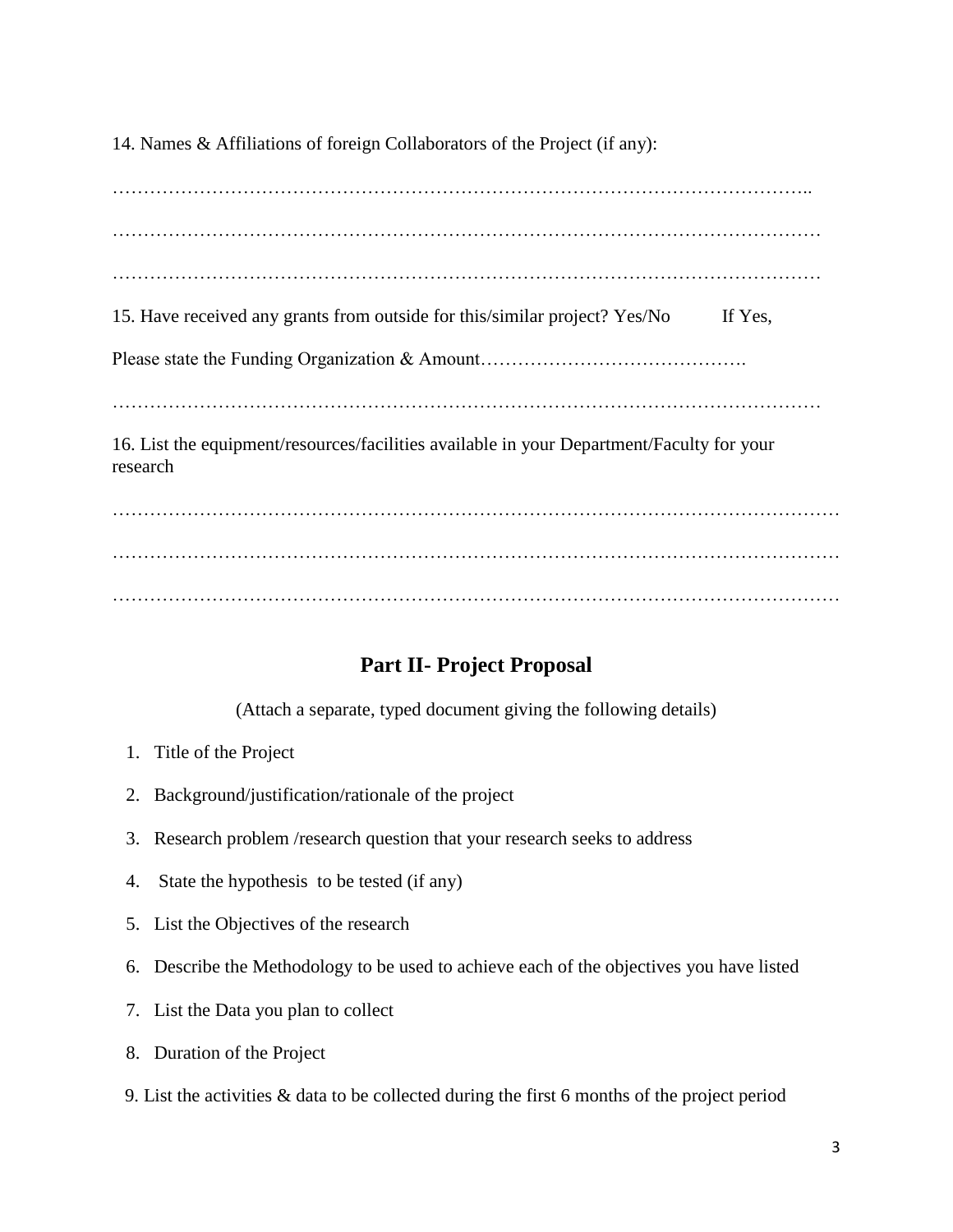- 10. List the activities & data to be collect during the last 6 months of the project period
- 11. Indicate the Statistical analysis you intend to use (if any)
- 12. Give a List of References cited ( Please use Author /Year System):
- 13. State the Overall relevance/importance of the project to the Applicant/ Department / Faculty /University/ Society

Amount

- 14. Whether Ethical Clearance has been obtained (if relevant)
- 15. Budget (Indicate the amounts under the following items)

| (i) Literature Survey       |  |
|-----------------------------|--|
| (ii) Stationary             |  |
| (iii) Postage               |  |
| $(iv)$ Equipment $*$        |  |
| $(v)$ Chemicals $*$         |  |
| $(vi)$ Consumables $*$      |  |
| $(vii)$ Travel**            |  |
| (viii) Data processing      |  |
| (ix) Field assistance       |  |
|                             |  |
| (xi) Other (please specify) |  |
|                             |  |
| Total                       |  |
|                             |  |

\* Provide a list of items with quantities and costs

\*\* Provide details of travel giving destination/ distance/frequency of travel/mode of travel

I certify that the information given above is true and correct.

………………… ……………………… Date Signature of Applicant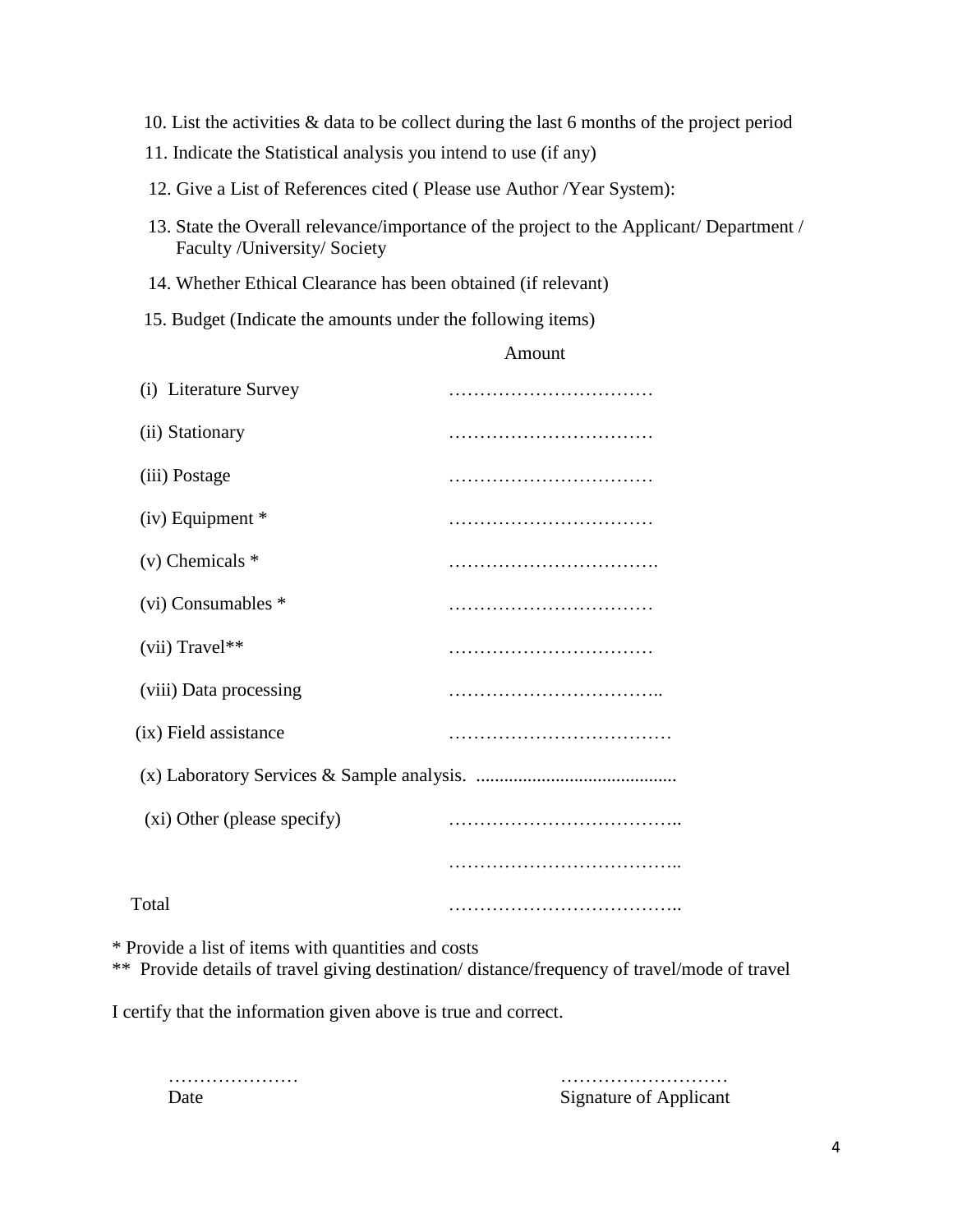# **III Official Recommendations**

| Date                                        |                                                                  | Signature                                                      |  |
|---------------------------------------------|------------------------------------------------------------------|----------------------------------------------------------------|--|
| 2.                                          |                                                                  | Observations/Recommendations of the Faculty Research Committee |  |
|                                             |                                                                  |                                                                |  |
|                                             |                                                                  |                                                                |  |
|                                             | .                                                                |                                                                |  |
|                                             | Date                                                             | Signature of Chairperson/Faculty Research Committee            |  |
| 3. Observations/Recommendations of the Dean |                                                                  |                                                                |  |
|                                             |                                                                  |                                                                |  |
|                                             |                                                                  |                                                                |  |
|                                             | .                                                                |                                                                |  |
|                                             | Date                                                             | Signature of Dean                                              |  |
|                                             | 4. Observations/Recommendations of the Senate Research Committee |                                                                |  |
|                                             |                                                                  |                                                                |  |
|                                             |                                                                  |                                                                |  |
|                                             | .                                                                |                                                                |  |
|                                             | Date                                                             | Signature of Registrar/Academic & Council                      |  |